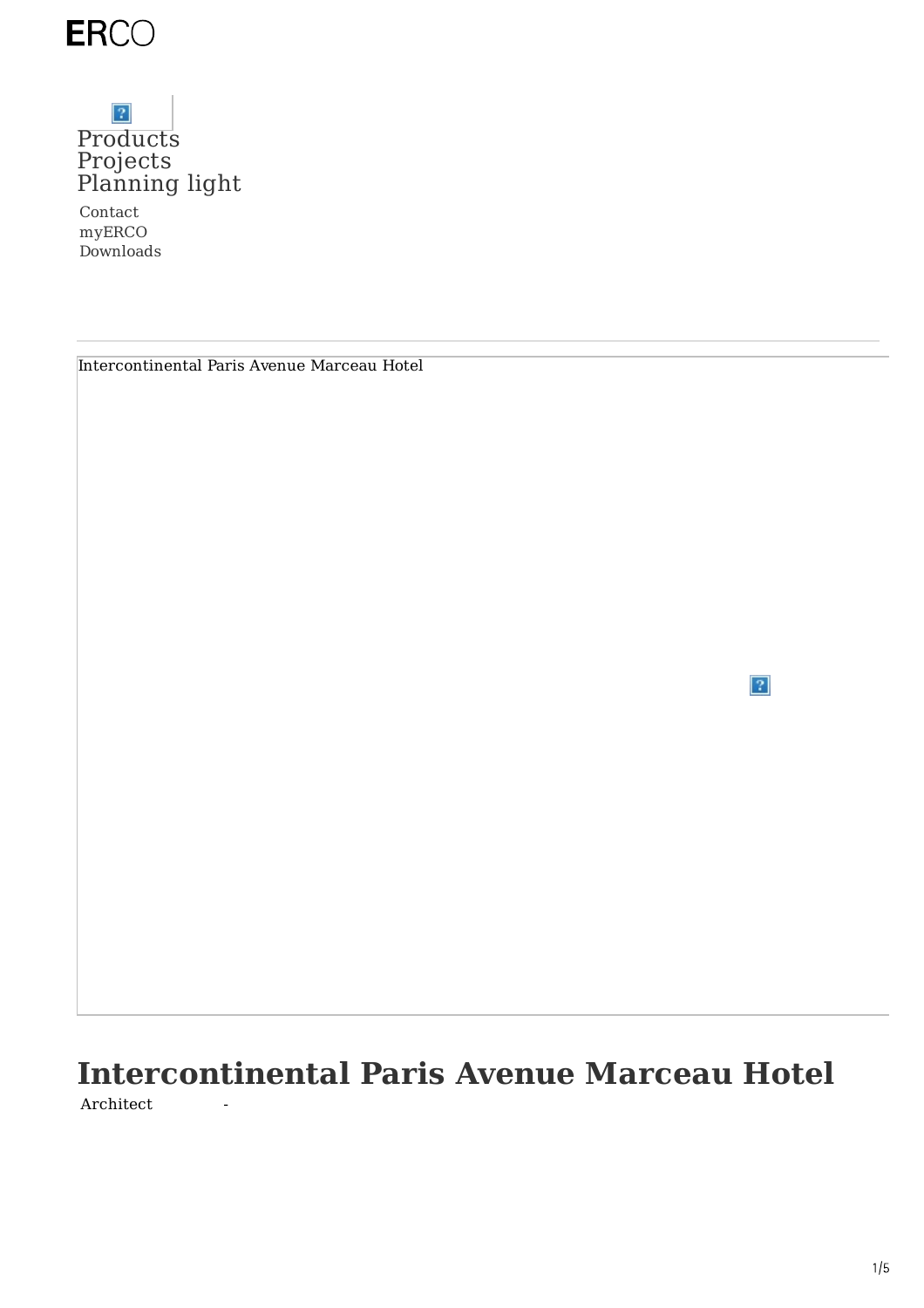

Lighting designer -

Photographer Dirk Vogel, Dortmund Project location Paris

An illuminated facade acts as the public image of a luxury hotel, compliant with listed building legislation, dramatic - and yet energy efficient thanks to LED technology.



The facade is the public image of a hotel. Whether historic or modern, it gives the owner the opportunity to express the hotel's image and style. It is precisely in today's major cities which are pulsating with life 24-7 that facade lighting presents such a fantastic opportunity for creating an impressive image also at night. The recently renovated "Intercontinental Paris Avenue Marceau" is selfstyled as a 5-star boutique hotel. Situated in a prestigious suburb of Paris near to the Arc de Triomphe, the hotel boasts the attractive historic facade of a 19th-century townhouse.



Together with ERCO Paris, the hotel management designed a sensitive yet dramatic concept for the facade lighting. This concept uses ERCO's latest energy-efficient LED lighting tools for the outdoor area: Kubus and Focalflood facade luminaires and Grasshopper projectors.

The designers deliberately contrasted warm white and daylight white LEDs in different areas of the facade. The lighting design is a fusion of historical splendour and hi-tech. It is an approach that not only protects the environment but also reduces the running and maintenance costs.

> Address: 64 Avenue Marceau 75008 Paris France Tel.: +33 (0)1 44 43 36 36 Fax: +33 (0)1 42 84 10 30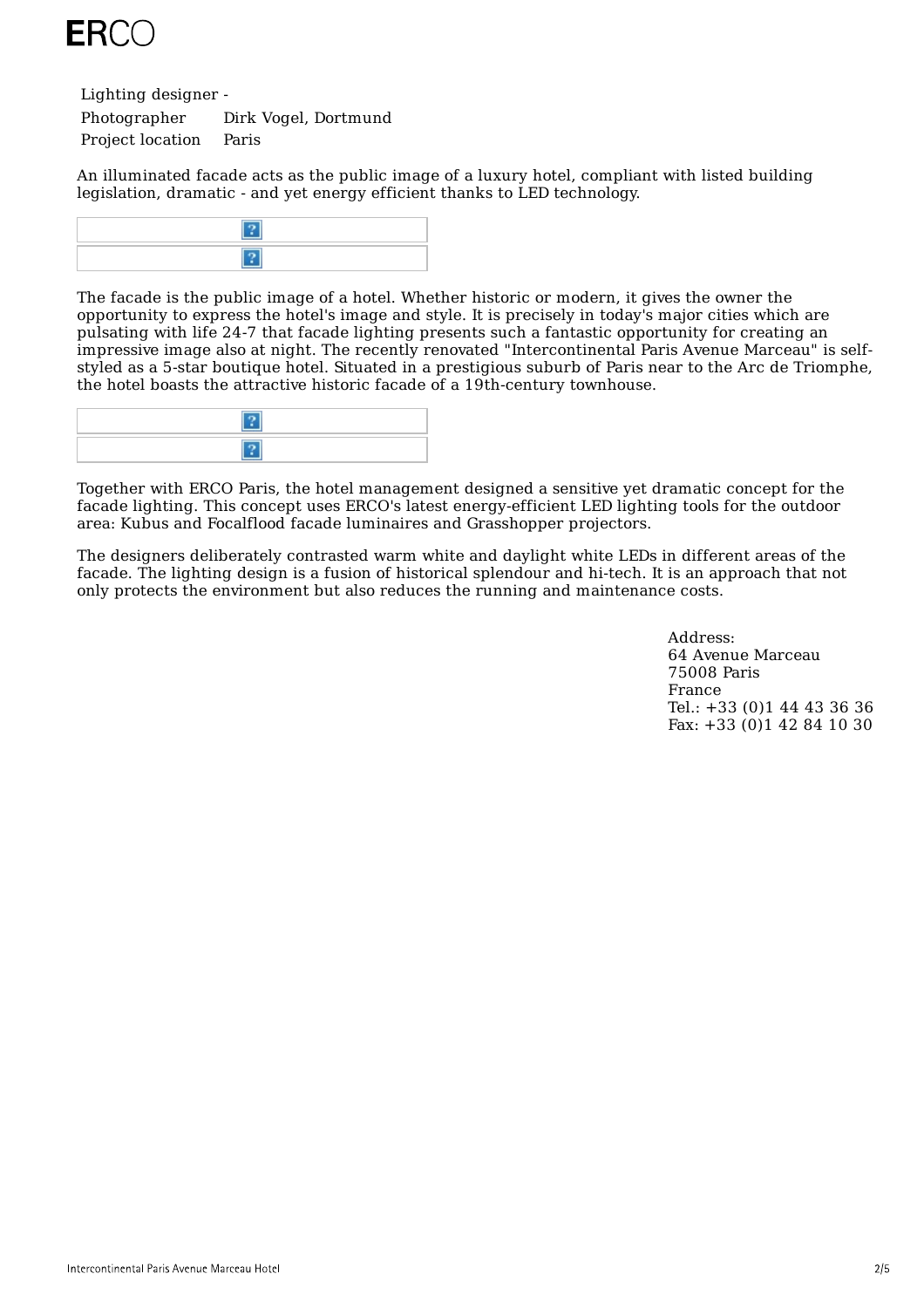

## **Luminaires used**



### **[Grasshopper](https://www.erco.com/en_us/products/outdoor/projectors-floodlights-and-wallwashers/grasshopper-2331/) Projectors, floodlights and wallwashers**

Grasshopper luminaires deliver accent lighting, floodlighting and wallwashing for outdoor areas.



#### **Kubus Façade luminaires**

Façade lighting and floor [washlighting](https://www.erco.com/en_us/products/outdoor/facade-luminaires/kubus-3016/) for outdoor and indoor areas with a single system design.

 $\bullet$  $\bullet$  $\bullet$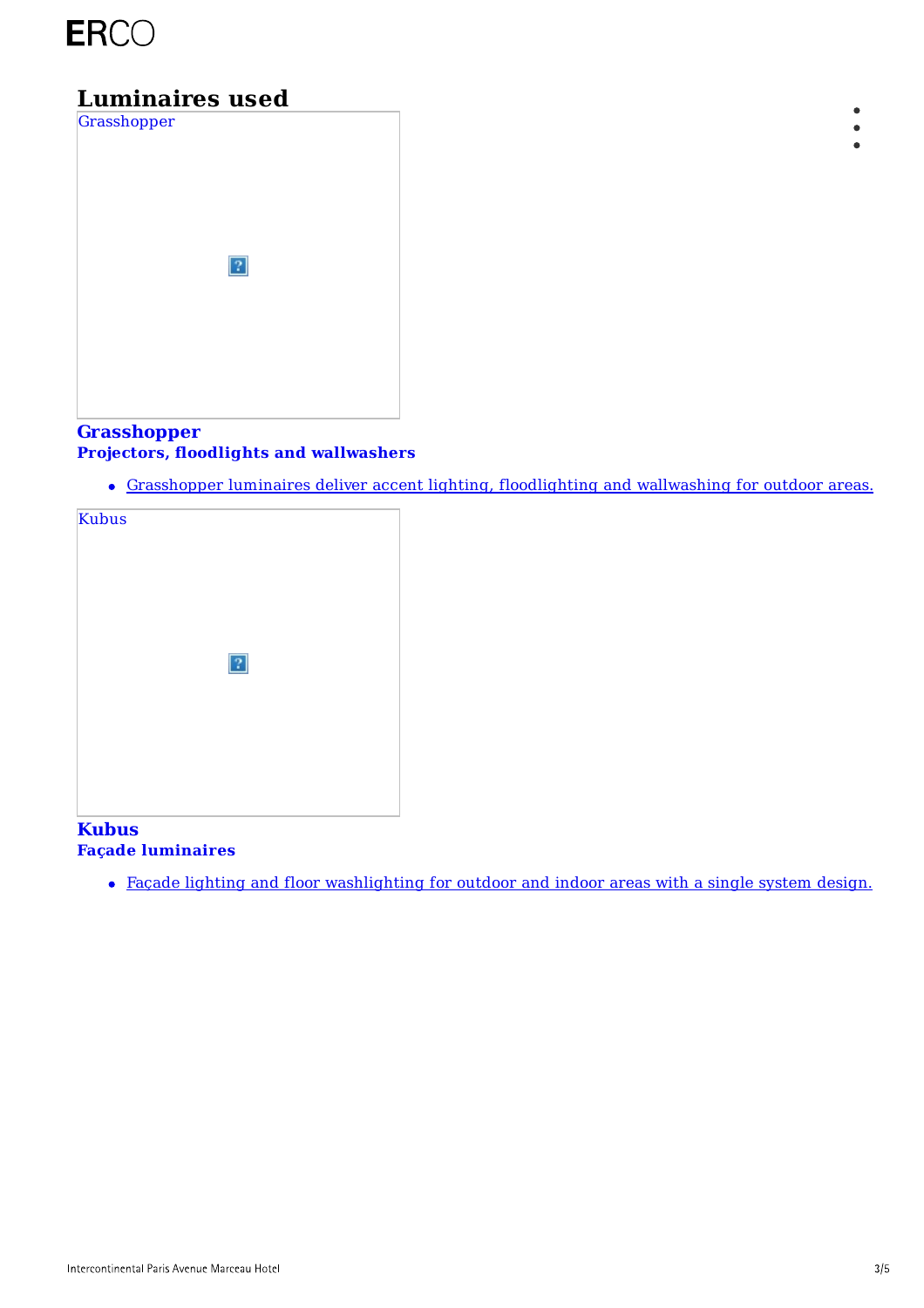# ERCO



#### **[Focalflood](https://www.erco.com/en_us/products/outdoor/facade-luminaires/focalflood-2332/) Façade luminaires**

Emphasizing façade surfaces with light

#### **Products**

- [Indoor](https://www.erco.com/en_us/products/indoor/overview-5760/)
- [Outdoor](https://www.erco.com/en_us/products/outdoor/overview-5764/)
- All [products](https://www.erco.com/en_us/products/products-6202/)
- New [products](https://www.erco.com/en_us/projects/focus/products/new-products-2022-1-7358/)
- [Product](https://www.erco.com/en_us/products/product-finder-7093/) Finder
- Light [Finder](https://www.erco.com/en_us/products/light-finder-7133/)

#### **Career**

- [Career](https://www.erco.com/en_us/career/career-at-erco-7019/) at ERCO
- [Situations](https://www.erco.com/en_us/career/situations-vacant-7032/) vacant
- Pupils & [students](https://www.erco.com/en_us/career/pupils-students/vocational-training-and-dual-studies-7020/)
- Career [starters](https://www.erco.com/en_us/career/career-at-erco/career-starters-7016/)
- [Professionals](https://www.erco.com/en_us/career/career-at-erco/professionals-7017/)
- Professionals in the sales [organisations](https://www.erco.com/en_us/career/career-at-erco/professionals-in-the-sales-organisations-7018/)
- [People](https://www.erco.com/en_us/career/people-at-erco-7021/) at ERCO

#### **Projects**

- Work light for office- and [administrative](https://www.erco.com/en_us/projects/projects-6200/?filter=work) buildings
- Culture light for [museums](https://www.erco.com/en_us/projects/projects-6200/?filter=culture) and galleries
- [Community](https://www.erco.com/en_us/projects/projects-6200/?filter=community) light for public buildings
- Public & [outdoor—light](https://www.erco.com/en_us/projects/projects-6200/?filter=public) for facades, paths and more
- [Contemplation](https://www.erco.com/en_us/projects/projects-6200/?filter=contemplation) light for sacral buildings
- Living light for [residential](https://www.erco.com/en_us/projects/projects-6200/?filter=living) spaces
- $\bullet$  Shop light for worlds of [shopping](https://www.erco.com/en_us/projects/projects-6200/?filter=shop)
- Hospitality light for hotels and [restaurants](https://www.erco.com/en_us/projects/projects-6200/?filter=hospitality)
- All [projects](https://www.erco.com/en_us/projects/projects-6200/)

#### **myERCO**

- [Watchlist](https://lightfinder.erco.com/myerco/en_us)
- $\bullet$  [Login](https://lightfinder.erco.com/myerco/auth/form_login/en_us)
- [Register](https://lightfinder.erco.com/myerco/auth/create_user/en_us)